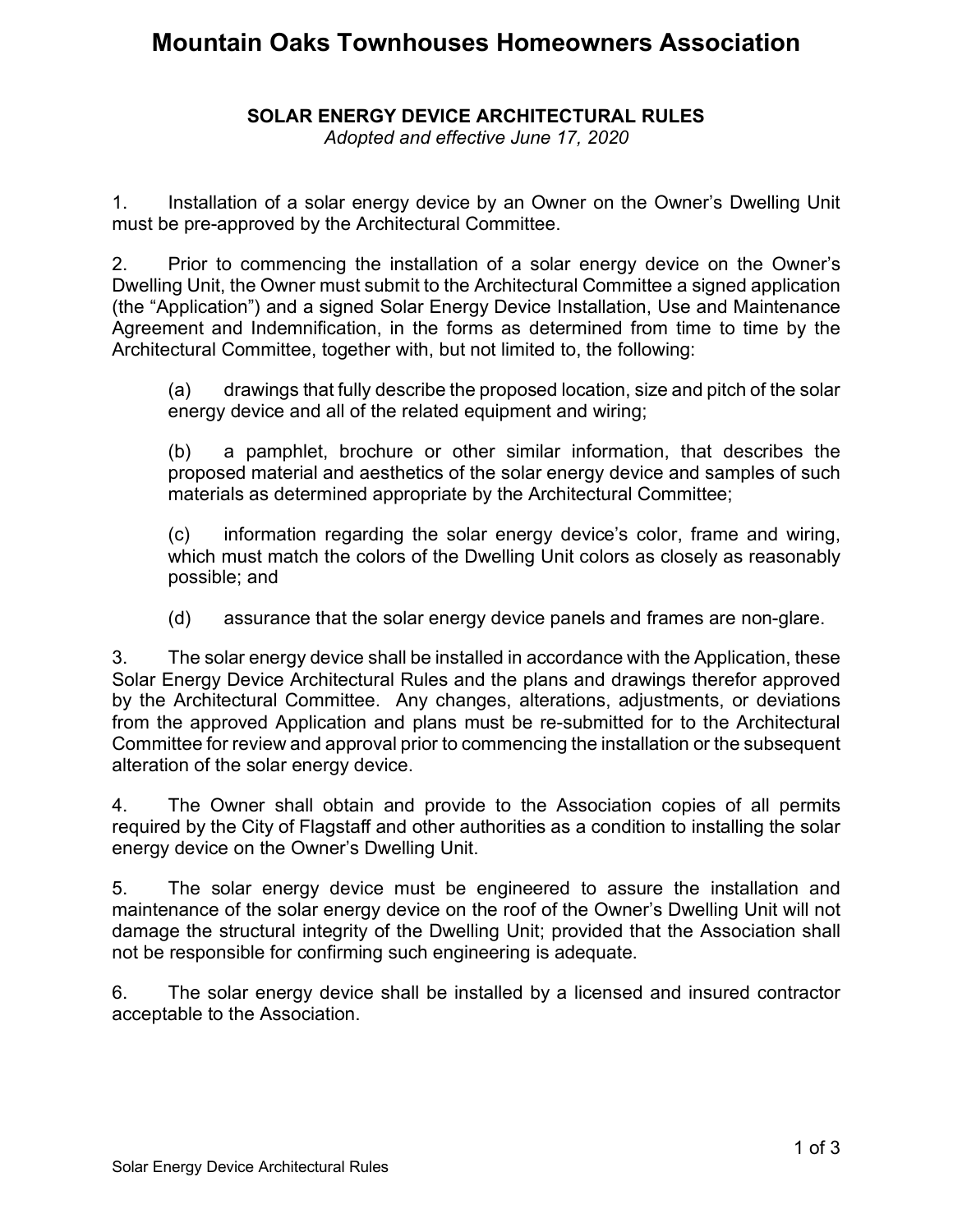7. So long as the following restrictions do not unreasonably restrict the installation and use of the solar energy device or adversely affect or impair the efficiency or functioning thereof and do not unreasonably delay the installation and use thereof or result in an unreasonable cost increase:

(a) Any installed solar energy device shall have the appearance similar to a skylight installed flat on the roof surface of the Dwelling Unit.

(b) Frames of the solar energy device shall be constructed of a non-reflective material, with colors matching the roof color as closely as possible. Only black or bronze color frames on solar panel equipment is permitted.

(c) Any solar panel equipment that is visible (such as, lines, conduits, mounting brackets, panel boxes etc.) shall be screened and/or painted to match adjacent surface.

(d) The solar energy device shall be placed such that reflected solar radiation or glare shall not be directed onto any habitable portion of an adjacent Dwelling Unit or roadway.

8. The solar energy device may be located only on the Owner's Dwelling Unit and may not be located on the Common Area or on any other Dwelling Unit. No solar energy device may be placed on or encroach on the Common Area.

9. The Owner and the successor Owners of the Lot shall use the solar energy device in accordance with the directions and specifications applicable to the solar energy device.

10. The electrical panels and sub-panels of the solar energy device shall be located on the rear side of the Dwelling Unit, i.e. the side of the Dwelling Unit opposite the side of the Dwelling Unit on which the main entrance to the Dwelling Unit is located.

11. The Owner and the successor Owners of the Lot are solely responsible for the installation, use, care, maintenance and replacement of the solar energy device on the Owner's Dwelling Unit.

12. Any damage to the roof and/or the exterior of the Owner's Dwelling Unit resulting from the installation, use, care, maintenance and replacement of the solar energy device and any damages caused to the interior of the Owner's Dwelling Unit resulting from such installation, use, care, maintenance and replacement shall be the sole responsibility of the Owner and its successors-in-interest.

13. The Owner and its successors-in-interest shall be responsible for any additional maintenance costs incurred by the Association due to the installation, use, care, maintenance and replacement of the solar energy device, including, without limitation, the additional costs associated with the Association's performance of its maintenance obligations under the Declaration.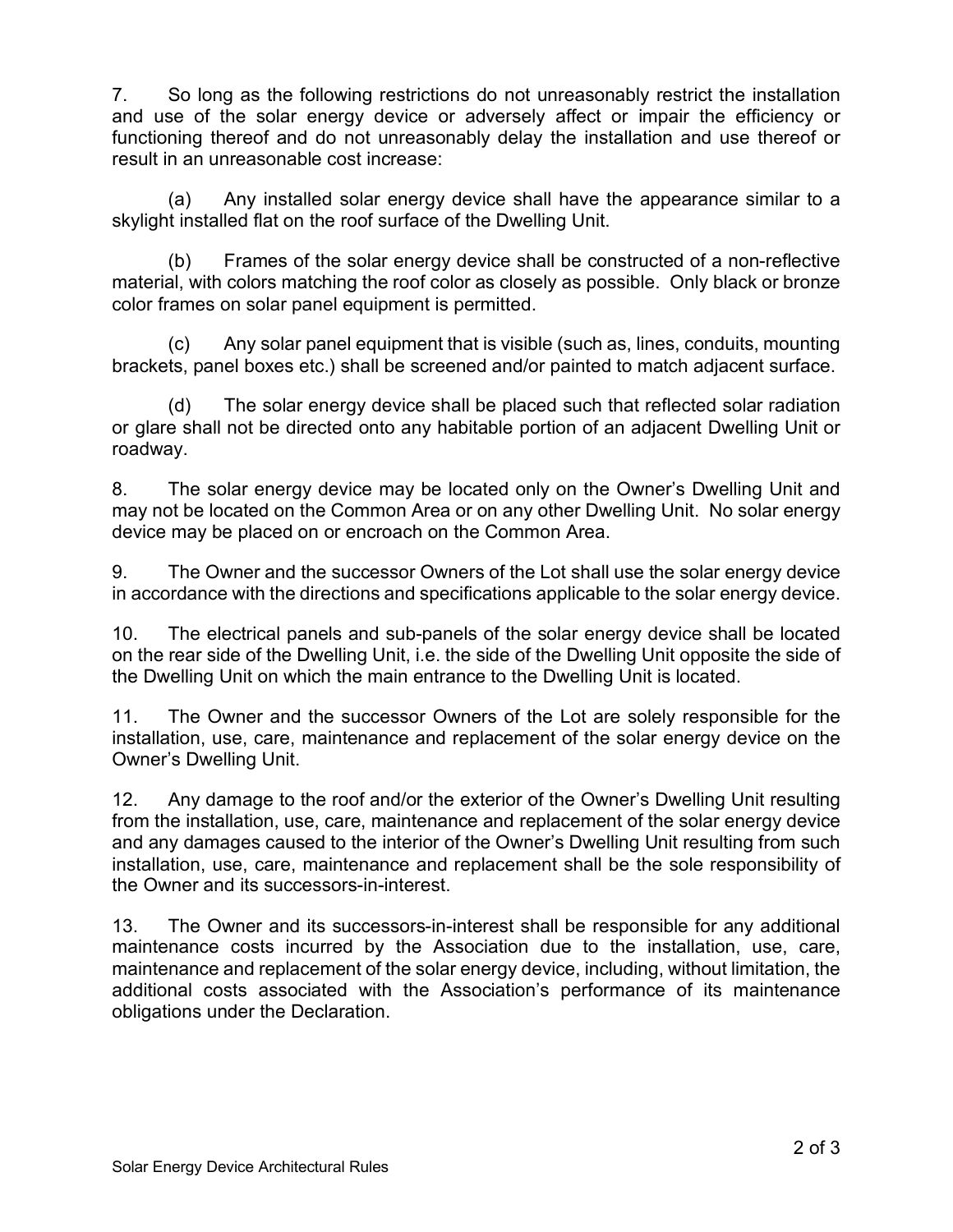14. In no event shall the Association be responsible for any damage to the solar energy device due to any cause or thing.

15. Within fifteen (15) days of the date of the written request by the Association, the Owner shall remove the solar energy device from the Owner's Dwelling Unit as determined appropriate by the Board of Directors of the Association to enable the Association to perform its maintenance obligations under the Declaration. The Lot Owner shall be solely responsible for the costs of removing, replacing and re-installing the solar energy device on the Owner's Dwelling Unit following the completion by the Association of such maintenance.

16. The Association shall not be liable or responsible for any damages or costs incurred by the Owner or its successors in interest as a result of the removal, replacement or re-installation of the solar energy device or resulting from the loss of the use of the solar energy device for any reason.

17. The Owner has the burden to prove that the above rules will interfere with the solar energy device' use, efficiency or functioning, or will cause an unreasonable cost increase.

18. Any successor-in-interest to the Owner shall be obligated to comply with the provisions of, and be bound by the obligations of such Owner under, these Solar Energy Device Architectural Rules.

19. Subject to the provisions of the Declaration and applicable statutes, the Architectural Committee retains the right to amend or replace all or any portion of these Solar Energy Device Architectural Rules.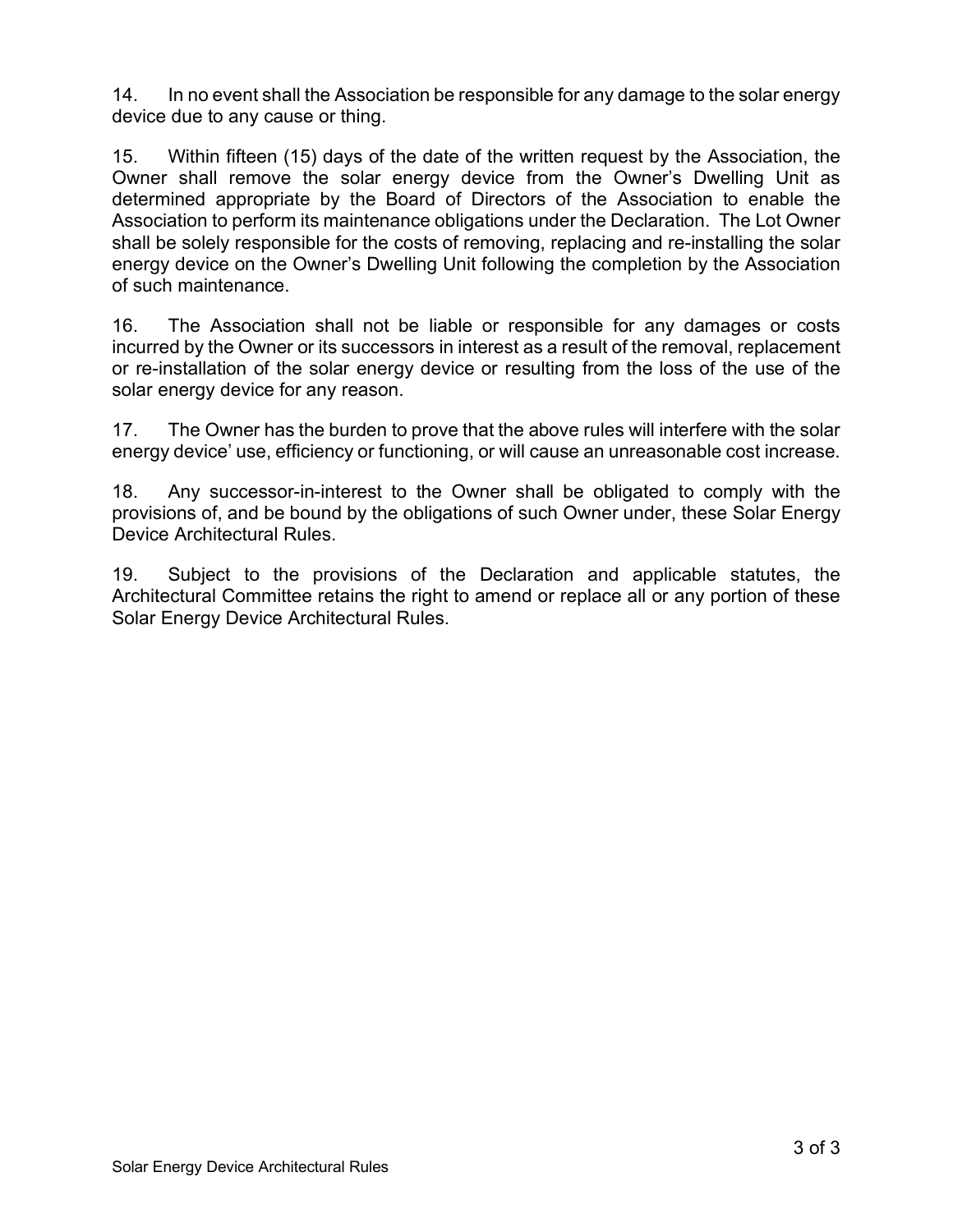#### SOLAR ENERGY DEVICE INSTALLATION, USE AND MAINTENANCE AGREEMENT AND INDEMNIFICATION

\_\_\_\_\_\_\_\_\_\_\_\_\_\_\_\_\_\_\_\_\_\_\_\_\_\_\_\_\_\_\_\_\_\_\_\_\_\_\_\_\_\_\_\_\_\_\_\_\_\_\_\_\_\_\_\_\_\_\_\_\_\_\_\_\_\_\_\_\_\_\_\_\_\_\_\_\_\_

THIS AGREEMENT (the "Agreement") made effective this \_\_\_ day of 202 (the "Effective Date") by and between Mountain Oaks Townhouses Homeowners Association (the "Association") and and  $(together, the "Lot")$ Owner"). The Association and the Lot Owner are sometimes referred to hereinafter individually as a "Party' and collectively as the "Parties."

WHEREAS, the Lot Owner is the owner of the Dwelling Unit (the "Lot Owner's Dwelling Unit") located on Lot (the "Lot") at Mountain Oaks Subdivision as legally described on Exhibit A attached hereto and incorporated herein by this reference. The Lot and the Lot Owner's Dwelling Unit are located in the Mountain Oaks Subdivision, and, therefore, the Lot, the Lot Owner's Dwelling Unit and the Lot Owner are subject to the covenants, conditions and restrictions set forth in the Second Amended and Restated Declaration of Covenants, Conditions and Restrictions for Mountain Oaks Subdivision recorded August 1, 2014, as Instrument #3698226 in the Official Records of Coconino County, Arizona (the "Declaration"). Except as otherwise specifically defined herein, capitalized terms used herein have the meanings as defined in the Declaration; and

WHEREAS, pursuant to Section 9.2 of Article 9 of the Declaration, the Association is responsible for the maintenance, repair and replacement of certain portions of the Lots and the Dwelling Units, including repair and replacement of the Dwelling Unit exterior building surfaces and roofs (down to and including the roof sheeting boards) as described in and subject to the provisions of such Section 9.2; and

WHEREAS, pursuant to Section 6.6 of Article 6 of the Declaration, the Lot Owner has submitted to the Association an application (the "Application") requesting the approval by the Association of the installation of solar panels and related brackets, framing, wiring, electrical panels and equipment (together, the "Solar Energy Device") on the roof and other exterior portions of the Lot Owner's Dwelling Unit. The Solar Energy Device is to be installed by the Lot Owner, or its agent, at the sole cost of the Lot Owner; and

WHEREAS, pursuant to Section 6.6 of Article 6 of the Declaration, the Association has adopted Architectural Rules regulating the installation and maintenance of solar energy devices on the Dwelling Units in the Project (the "Solar Energy Device Architectural Rules"); and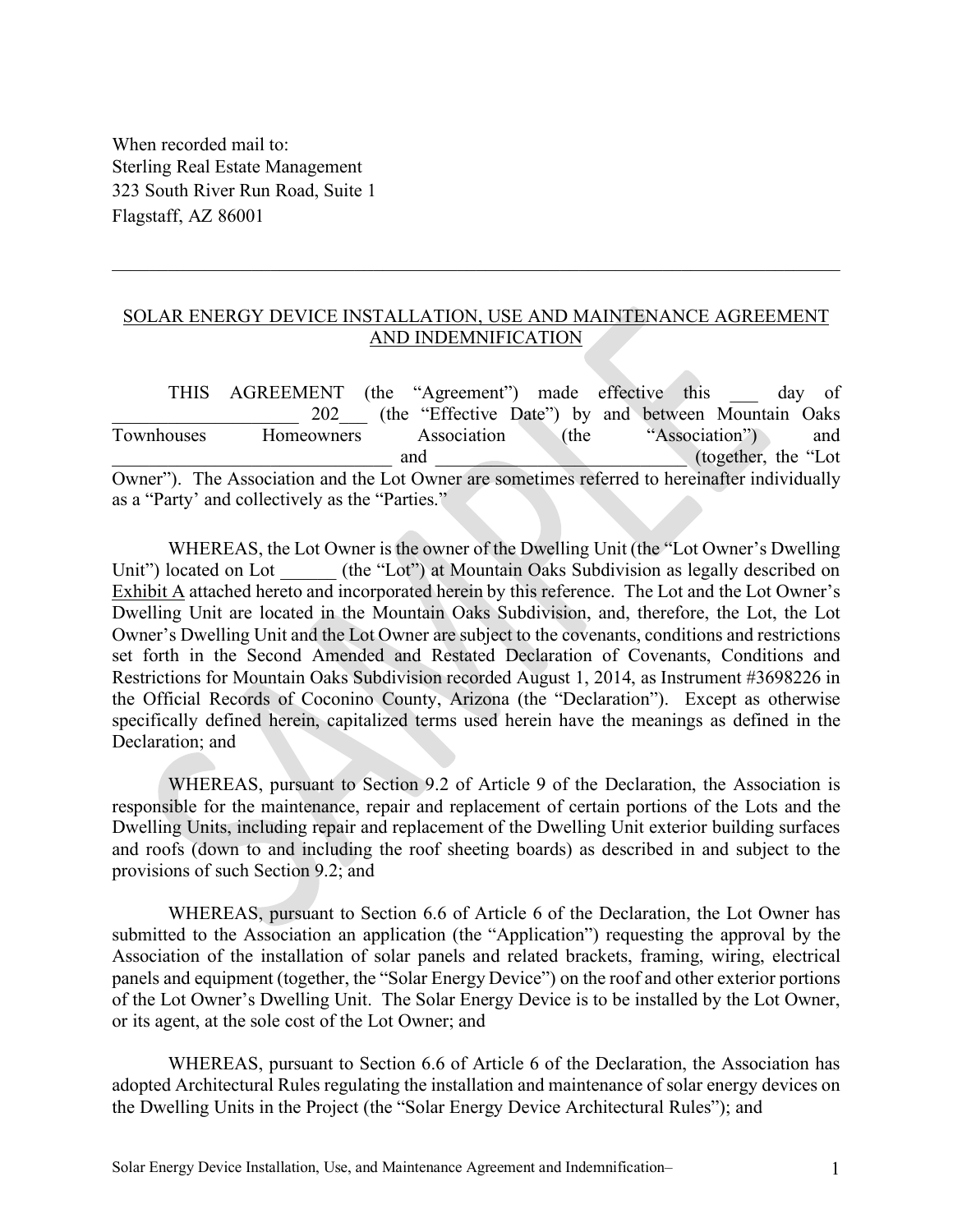WHEREAS, the Lot Owner and the Association desire to set forth herein their agreements as to the terms and conditions under which the Association will permit the Lot Owner and their successors and assigns to install, maintain and use the Solar Energy Device on the roof and other exterior portions of the Lot Owner's Dwelling Unit.

NOW THEREFORE, in consideration of the mutual covenants contained herein and of other good and valuable consideration, the receipt and sufficiency of which is hereby acknowledged, the Parties agree as follows:

1. Installation of the Solar Energy Device. Subject to the terms and conditions of this Agreement, the Association approves the installation of the Solar Energy Device on the Lot Owner's Dwelling Unit in accordance with the Application and the Solar Energy Device Architectural Rules. Prior to commencing the installation of the Solar Energy Device, the Lot Owner must sign and deliver to the Association a copy of this Agreement.

2. Conditions of Installation. In connection with the submission of the Application, the Lot Owner has provided to the Association such plans, drawings and other information as requested by the Association regarding the installation of the Solar Energy Device. The Lot Owner agrees the Solar Energy Device shall be installed in accordance with the Application, the Solar Energy Device Architectural Rules and the plans and drawings therefor approved by the Association. Any changes, alterations, adjustments, or deviations from the approved Application and plans must be re-submitted for to the Architectural Committee for review and approval prior to commencing the installation or the subsequent alteration of the Solar Energy Device. The solar energy device must be engineered to assure the installation and maintenance of the Solar Energy Device will not damage the structural integrity of the Lot Owner's Dwelling Unit; provided that the Association shall not be responsible for confirming such engineering is adequate. The Lot Owner shall obtain and provide to the Association copies of all permits required by the City of Flagstaff and other authorities as a condition to installing the Solar Energy Device on the Lot Owner's Dwelling Unit. The Solar Energy Device shall be installed by a licensed and insured contractor acceptable to the Association. The Lot Owner and the successor Owners of the Lot shall use the Solar Energy Device in accordance with the directions and specifications applicable to the Solar Energy Device. The Solar Energy Device may be located only on the Lot Owner's Dwelling Unit and may not be located on the Common Area or on any other Dwelling Unit.

3. Lot Owner's Acknowledgements and Responsibilities. The Lot Owner for itself and on behalf of the successor Owners of the Lot acknowledges and agrees that:

(i) the Lot Owner and the successor Owners of the Lot are solely responsible for the installation, use, care, maintenance and replacement of the Solar Energy Device on the Lot Owner's Dwelling Unit;

(ii) any damage to the roof and/or the exterior of the Lot Owner's Dwelling Unit resulting from the installation, use, care, maintenance and replacement of the Solar Energy Device and any damages caused to the interior of the Lot Owner's Dwelling Unit resulting from such installation, use, care, maintenance and replacement shall be the sole responsibility of the Owner and its successors-in-interest;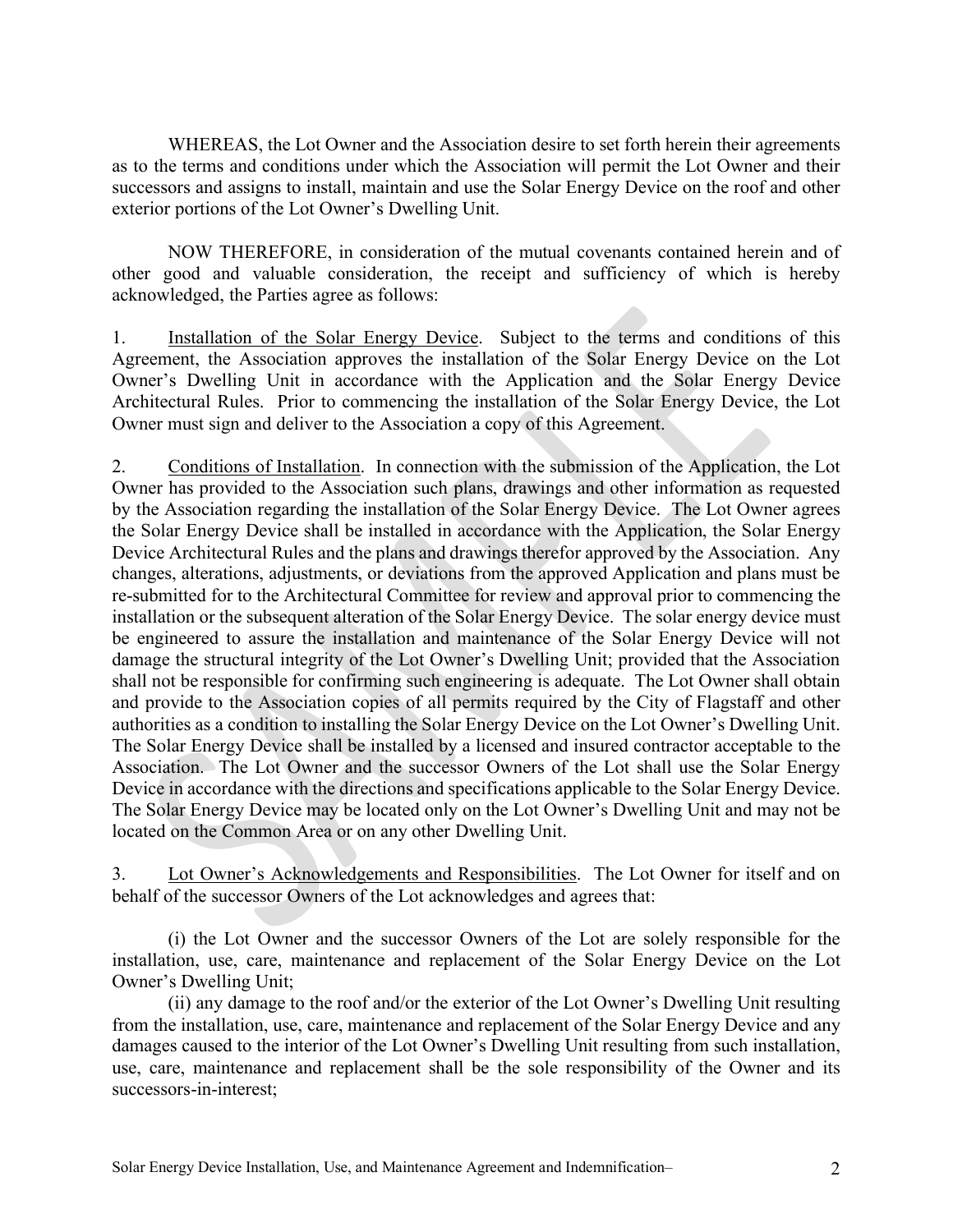(iii) the Lot Owner and its successors-in-interest shall be responsible for any additional maintenance costs incurred by the Association due to the installation of the Solar Energy Device on the Lot Owner's Dwelling Unit, including, without limitation, the additional costs associated with the Association's performance of its maintenance obligations under the Declaration;

(iv) in no event shall the Association be responsible for any damage to the Solar Energy Device due to any cause or thing;

(v) within fifteen (15) days of the date of the written request by the Association, the Lot Owner shall remove the Solar Energy Device from the Lot Owner's Dwelling Unit as determined appropriate by the Board of Directors of the Association to enable the Association to perform its maintenance obligations under the Declaration. The Lot Owner shall be solely responsible for the costs of removing, replacing and re-installing the Solar Energy Device on the Lot Owner's Dwelling Unit following the completion by the Association of such maintenance, and

(vi) the Association shall not be liable or responsible for any damages or costs incurred by the Lot Owner or its successors in interest as a result of the removal, replacement or re-installation of the Solar Energy Device or resulting from the loss of the use of the Solar Energy Device for any reason.

4. Damage to the Common Area, the Lot Owner's Dwelling Unit and/or Other Dwelling Units. In the event any portion of the Common Area or of any other Dwelling Unit or Dwelling Units is damaged as a result of the installation, maintenance, use and/or removal of the Solar Energy Device on the Lot Owner's Dwelling Unit and/or the Lot Owner's or its successors and assigns' exercise of its rights granted pursuant to this Agreement, the Lot Owner or its successors and assigns, as the case may be, shall be responsible for repair of such damage and for restoring the damaged portion of the Common Area or such other Dwelling Unit or Dwelling Units to the condition it was in prior to the occurrence of such damage, all at the Lot Owner's or its successors' and assigns', as the case may be, sole cost and expense. In any such event, the Lot Owner or its successors and assigns, as the case may be, shall use its best efforts to cause such damage to be repaired within forty-eight (48) hours after the earlier of (i) the date of its knowledge of such damage or (ii) the date of its receipt of written notice of such damage from the Association. In the event of the permanent removal of the Solar Energy Device, such repair and restoration obligations of the Lot Owner and its successors and assigns shall also include, without limitation, the obligation to restore the roof of the Lot Owner's Dwelling Unit and the other portions of the Lot Owner's Dwelling Unit to the condition it was in prior to the installation of the Solar Energy Device.

5. Remedies. Should the Lot Owner or its successors and assigns fail to properly perform its obligations under this Agreement, the Association may provide the Lot Owner or its successors or assigns, as the case may be (the "Breaching Party"), with written notice ("Notice") of the Breach. If the Breaching Party fails to remedy the Breach within twenty-four (24) hours after delivery of the Notice, the Association may, but is not obligated to, perform the work or take such other actions necessary to remedy the Breach. The Association may present the Breaching Party with a statement of the costs of performing such work, and the Breaching Party shall reimburse the Association for these costs within ten (10) days of receipt of the statement. In the event the Board determines that emergency repairs are needed to the portions of the Lot Owner's Dwelling Unit or of another Dwelling Unit the Association is obligated to maintain pursuant to the Declaration as a result of the installation, maintenance, use or removal of the Solar Energy Device, the Association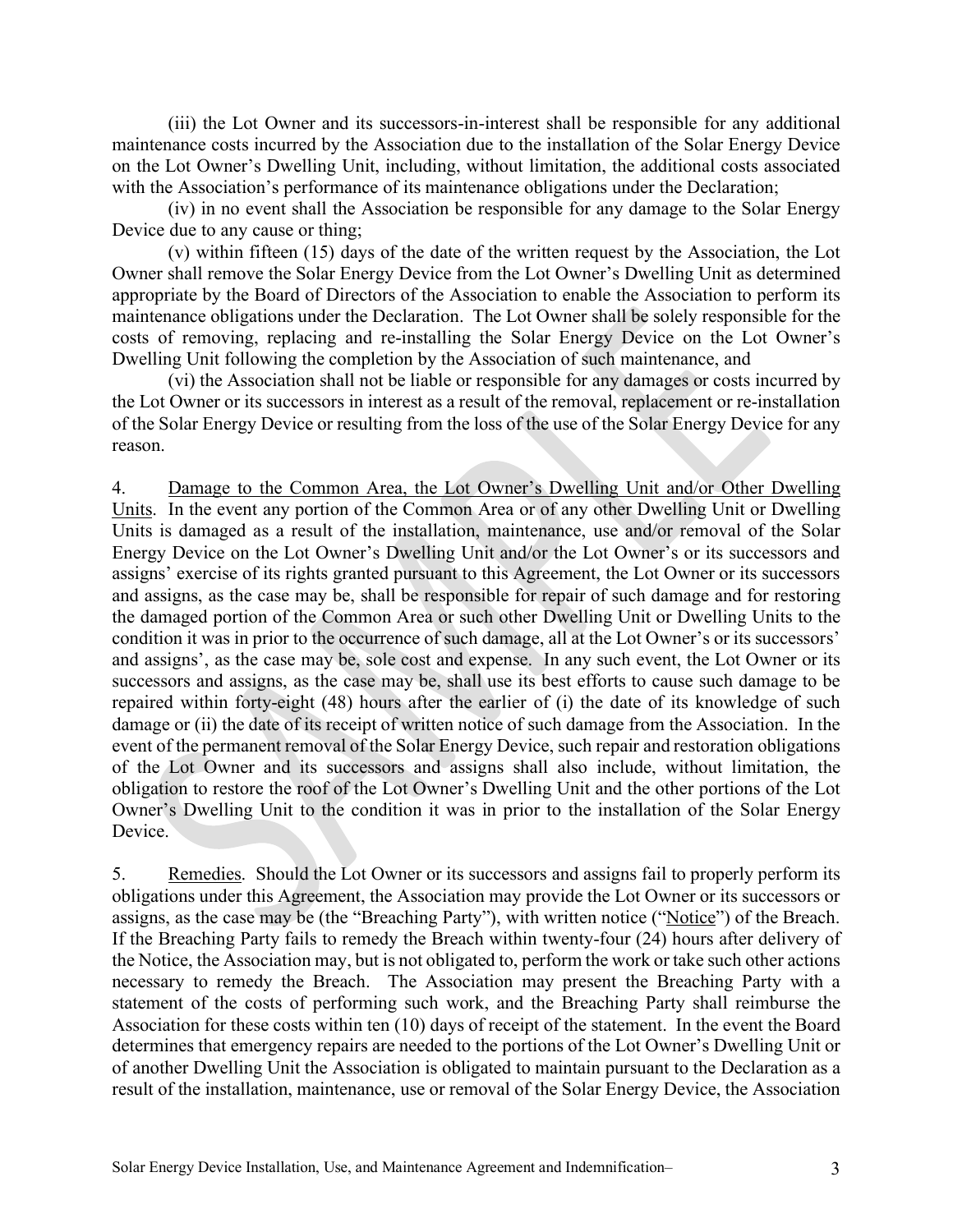shall be entitled to make such repairs to such portion of the Lot Owner's Dwelling Unit or the other Dwelling Unit as the Association determines are required to repair such portion of the Lot Owner's Dwelling Unit or the other Dwelling Unit without giving prior Notice to the Lot Owner or its successor or assigns and the Lot Owner or its successors or assigns, as the case may be, shall reimburse the Association for the costs of such repairs within ten (10) days of the date of a statement of such costs from the Association.

6. Compensation for Damages and Indemnity. The Lot Owner and its successors and assigns shall compensate the Association for all personal or bodily injury, death or property damage suffered by the Association and/or its Members or their respective agents, contractors, employees, invitees, or guests resulting from the installation, maintenance, use and/or removal of Solar Energy Device and the exercise of the rights and obligations of the Lot Owner, its successors and assigns or their respective agents, contractors, employees, invitees, permittees or representatives and/or persons under this Agreement. The Lot Owner and its successors and assigns (together, jointly and severally, the "Indemnitors") hereby release and agree to indemnify, defend, and hold harmless the Association, its officers, directors, members, agents, attorneys, successors and assigns for, from, and against any and all loss, cost, claim, or liability (including reasonable attorneys' fees and costs) arising from the installation, maintenance, use and/or removal of Solar Energy Device and the exercise of the rights and obligations of the Unit Owner, its successors and assigns or their respective agents, contractors, employees, invitees, permittees or representatives and/or persons under this Agreement. The Indemnitors shall maintain, at their sole cost and expense, liability insurance in the amounts reasonably acceptable to the Association insuring claims for bodily injury, death and property damage occurring on, in or about the Lot or the Common Area as a result of the installation, maintenance, use and/or removal of Solar Energy Device and the exercise of the Indemnitors' rights and obligations under this Agreement. The Indemnitors shall cause the Association to be listed as an additional insured under the foregoing liability policy maintained by the Indemnitors. All policies of insurance shall insure the performance of the party insured thereunder of the indemnity agreements contained herein and shall contain a provision that the insurance company will give all Parties to this Agreement no less than thirty (30) days advance written notice of any cancellation or lapse, or the effective date of any reduction in the amounts or scope of coverage. The limits and types of insurance maintained by the Indemnitors shall not limit the Indemnitors' liability under this Agreement.

7. Successors and Assigns. This Agreement shall run with the land and shall be binding upon and inure to the benefit of the Association and any Owner of the Lot. The Lot Owner covenants and agrees that all of its interests, as its interests may from time to time appear, in and to the Lot shall be held and conveyed subject to the terms and the covenants established in this Agreement.

8. Amendment. This Agreement may be amended, modified, terminated or canceled, in whole or in part, only by the agreement of the Parties hereto. No such amendment, modification, termination or cancellation (collectively, an "Amendment") shall be effective until a written instrument setting forth its terms has been executed, acknowledged and recorded in the records of Coconino County, Arizona.

9. Attorneys' Fees. If there is any litigation between the Parties to enforce or interpret any provisions or rights of this Agreement, the unsuccessful Party in such litigation, as determined by the court, agrees to pay the successful Party, as determined by the court, all costs, legal fees, and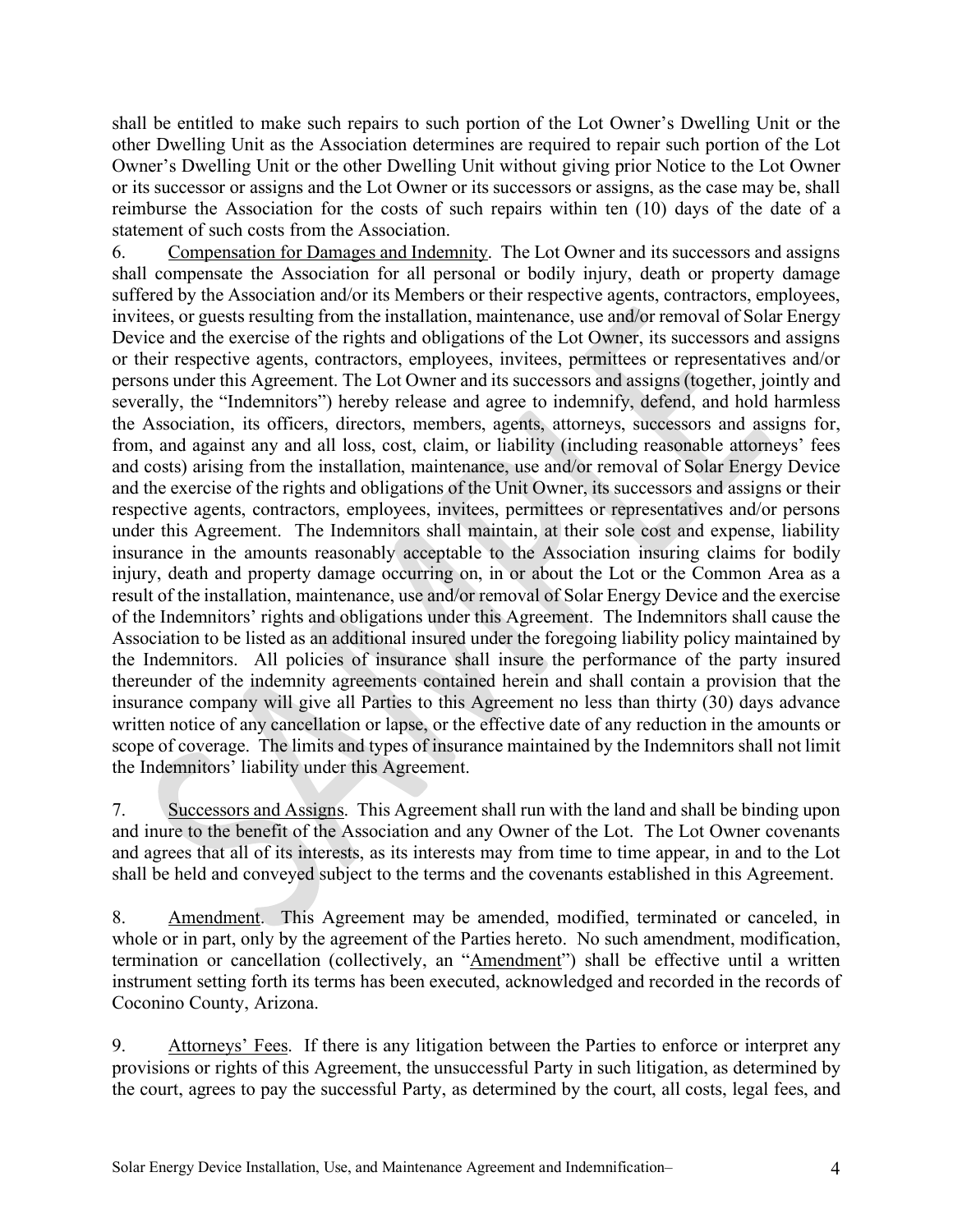expenses (through trial and appeal), including, but not limited to, reasonable attorneys' fees and costs incurred by the successful Party.

10. Merger. This Agreement constitutes the entire agreement between the Parties pertaining to the subject matter contained in this Agreement. All prior and contemporaneous agreements, representations and understandings of the Parties, oral or written, regarding the subject matter hereof, are expressly superseded by and merged in this Agreement.

11. Notices. All notices required to be given hereunder shall be in writing and shall be either served personally or by facsimile, hand delivered, U.S. mail, postage prepaid, certified return receipt requested, and addressed to the Parties as follows:

| ASSOCIATION: | Mountain Oaks Townhouses Homeowners Association |
|--------------|-------------------------------------------------|
|              | 323 South River Run Road, Suite 1               |
|              | Flagstaff, Arizona 86001                        |
|              | Telephone Number: (928) 773-0690                |
|              |                                                 |

UNIT OWNER:

| Flagstaff, Arizona 86004 |  |
|--------------------------|--|
| Telephone Number: (      |  |

12. General Provisions. No waiver of any term of this Agreement shall be deemed to be a continuing waiver of that term or a waiver of any other term of this Agreement. This Agreement may be signed in one or more counterparts, each of which together will form one binding agreement of the Parties. Each person executing this Agreement personally represents that he or she has the power and authority to execute this Agreement and personally represents that the Party on whose behalf he or she is executing this Agreement is properly authorized to perform its respective duties and obligations under this Agreement. Time is of the essence of this Agreement. The paragraph captions set forth in this Agreement are for the convenience of the Parties and do not modify, limit or otherwise affect the express provisions of this Agreement. This Agreement and all questions relating to its validity, interpretation, performance and enforcement shall be governed by and construed in accordance with the laws of the State of Arizona.

Executed and entered into as of the Effective Date.

[SIGNATURES ON THE FOLLOWING PAGE]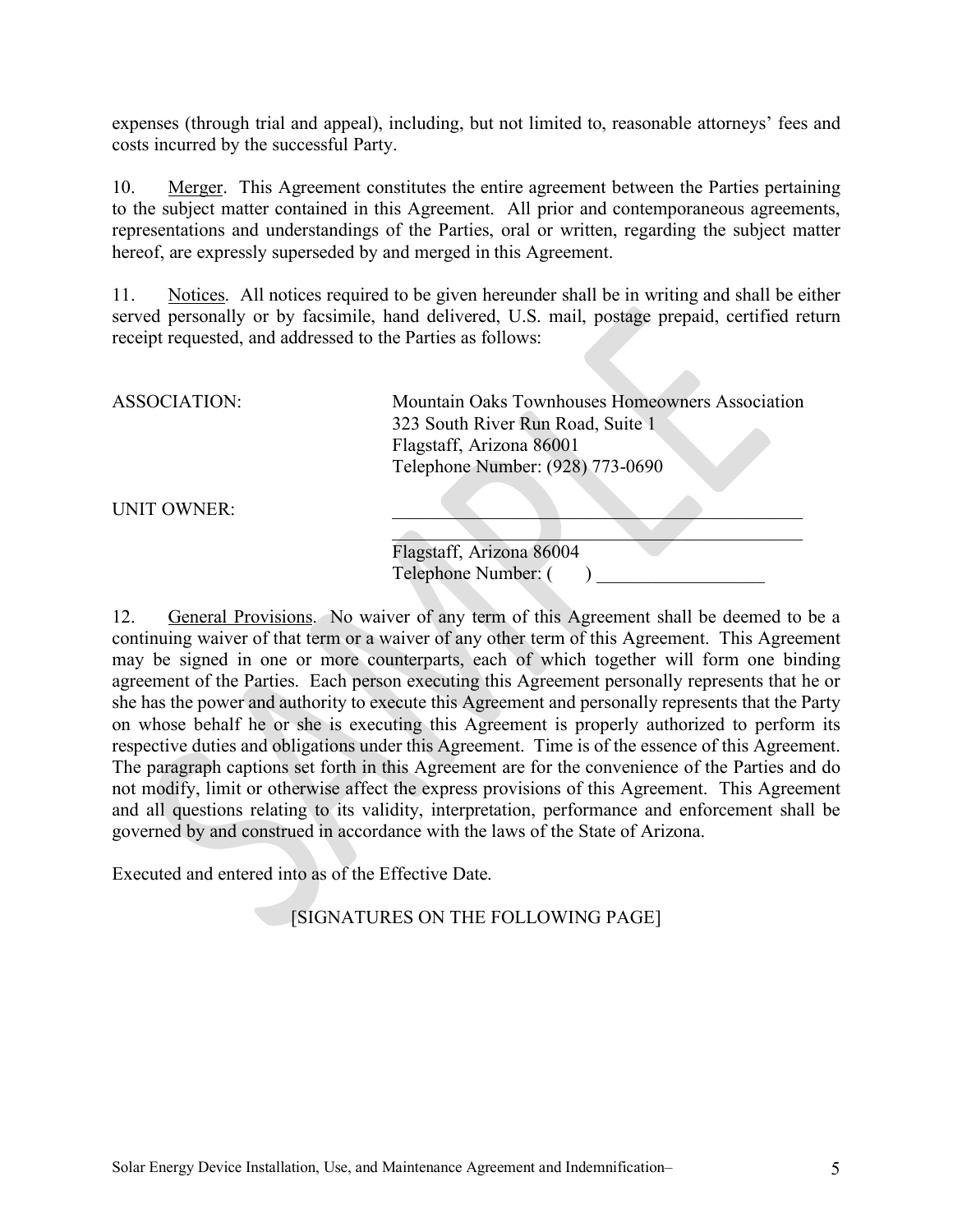| "ASSOCIATION"                                                          | Mountain Oaks Townhouses Homeowners Association                                                                                                                                                                                                                                    |
|------------------------------------------------------------------------|------------------------------------------------------------------------------------------------------------------------------------------------------------------------------------------------------------------------------------------------------------------------------------|
|                                                                        | Name:<br>Its: $\qquad \qquad$                                                                                                                                                                                                                                                      |
| <b>STATE OF ARIZONA</b>                                                | SS.                                                                                                                                                                                                                                                                                |
| County of                                                              |                                                                                                                                                                                                                                                                                    |
| therein stated on behalf of and intending to bind such entity thereto. | On this _______ day of _______________________ 202___, before me, the undersigned<br>Mountain Oaks Townhouses Homeowners Association, and known to me to be the person whose<br>name is subscribed to the foregoing and acknowledged that (s)he executed the same for the purposes |
|                                                                        |                                                                                                                                                                                                                                                                                    |
| My Commission Expires:                                                 | Notary Public                                                                                                                                                                                                                                                                      |
| "LOT OWNER"                                                            |                                                                                                                                                                                                                                                                                    |
|                                                                        | Name:                                                                                                                                                                                                                                                                              |
|                                                                        |                                                                                                                                                                                                                                                                                    |
|                                                                        | Name:                                                                                                                                                                                                                                                                              |
| <b>STATE OF ARIZONA</b>                                                | SS.                                                                                                                                                                                                                                                                                |
| County of                                                              |                                                                                                                                                                                                                                                                                    |
| purposes therein stated.                                               | On this day of 202, before me, the undersigned Notary Public,<br>and hown to me to be the persons<br>whose names are subscribed to the foregoing, and acknowledged that they executed the same for the                                                                             |
|                                                                        |                                                                                                                                                                                                                                                                                    |

Notary Public

My Commission Expires: